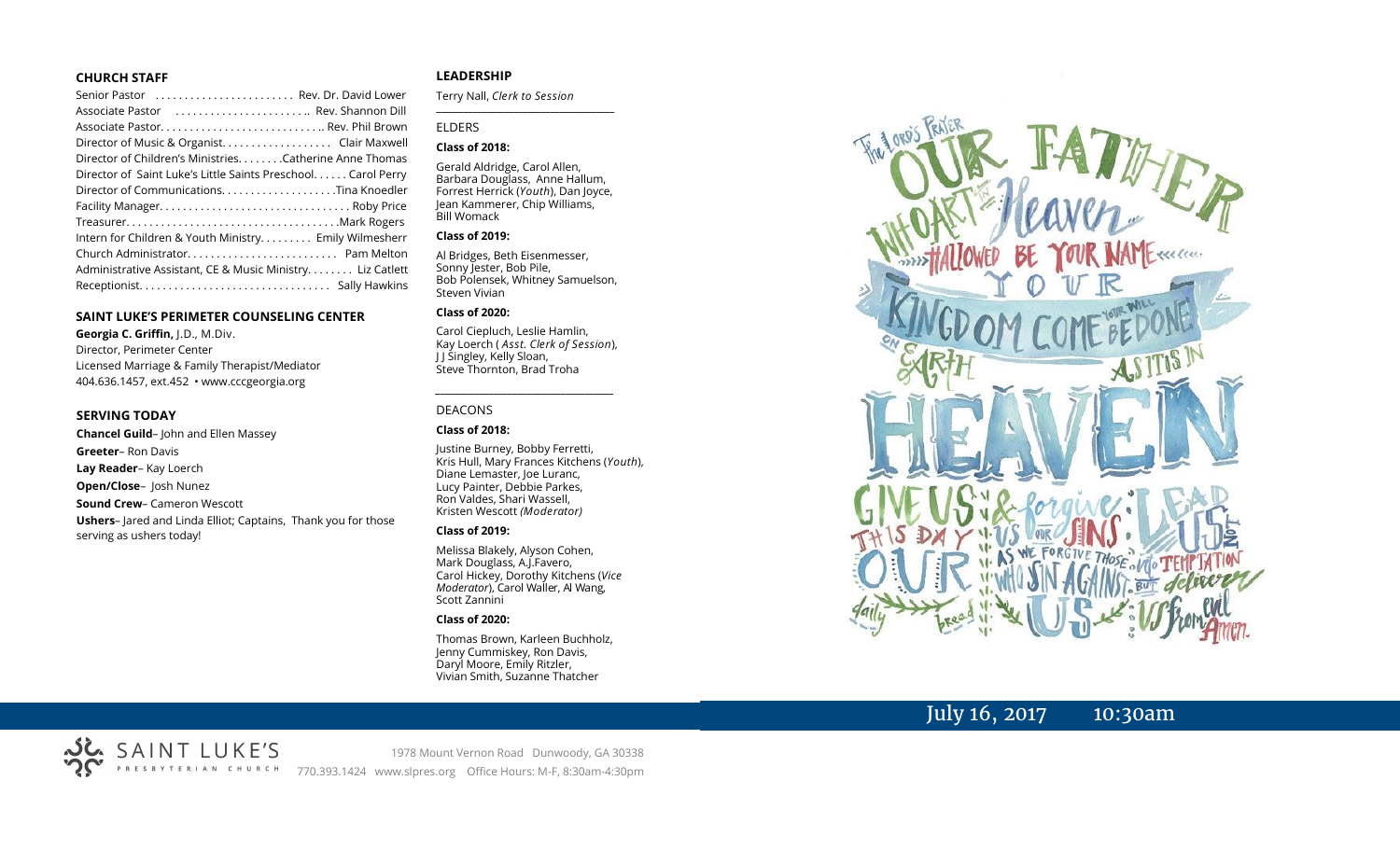

1978 Mount Vernon Road • Dunwoody, Georgia 30338 770.393.1424 • www.slpres.org

#### **July 16, 2017**  Sixth Sunday after Pentecost

#### **Liturgical Color:** Green

*Green is used for all of the other time periods (called Ordinary Time) not marked by a specific festival or season.*

#### **SUNDAY SCHEDULE**

8:30am Chapel Communion Service 9:30am Sunday School 10:30am Sanctuary Worship Service *Nursery available at all services and Sunday School.* 

### MISSION

Responding to God's call and empowered by the Holy Spirit, we invite all to join us in knowing, serving, and sharing Jesus Christ here and around the world.

## VISION

To be a beacon of faith, hope, and love– every member an active disciple in Christ's ministry.

## **WELCOME, GUESTS!**

We are delighted you are worshipping with us.

**DURING** the Welcome, please print the requested information on the Friendship Pad and pass the Friendship Pad down the pew.

**AFTER** the worship service, please join us outside the Sanctuary where our Pastors or a church officer will be available to answer questions and provide you with a loaf of freshly -baked bread.

**FOR MORE** information about our programs, ministries or membership, please contact one of our Pastors at 770.393.1424, or visit our website: slpres.org.

## **THAT ALL MAY WORSHIP**

**ASSISTIVE** A hearing loop is accessible പ് by switching hearing aids to T-coil. Also,  $\frac{1}{\sqrt{1}}$ large print hymnals and back cushions are available. Please contact an usher for further assistance.

**CHILDREN** are a precious part of our church family, and we welcome them in worship. Worship buckets and activity packets are available on the back ledges of the sanctuary for preschool and elementary ages. Each week, children are invited to walk up for an age-appropriate message during "Tell Us Our Story." After that time, they may remain in worship, or go to child care (PreK and younger).

#### **END ZONE FEVER! COLLEGE FOOTBALL FORECAST WITH TONY BARNHART**— The

2017-2018 college football season is fast approaching and with it comes the Saint Luke's traditional August Men's Breakfast event. Tony Barnhart will be with us on August 5 (yes, one week earlier than usual) to get the football party started with his prognostications on just what we might expect from our favorite and not-so-favorite teams. Put on your college colors and come! Be informed! Be entertained! Enjoy a delicious breakfast! Make this good-time experience another for your bank of good memories! Saint Luke's women and their guests are always welcome. Deadline for responding is Wednesday**,** August 2. Please RSVP to Daryl Moore, (H)770-395-6278, (M)404-993-6203, [ddmoore@yahoo.com.](mailto:ddmoore@yahoo.com)

#### **GATHER YOUR STUFF! ELECTRONICS**

**RECYCLING EVENT**— The date is being firmed up with the City of Dunwoody. We hope to be able to secure a Sunday in August, held on site at Saint Luke's. Please stay tuned for all of the details about this Saint Luke's Green Team sponsored event.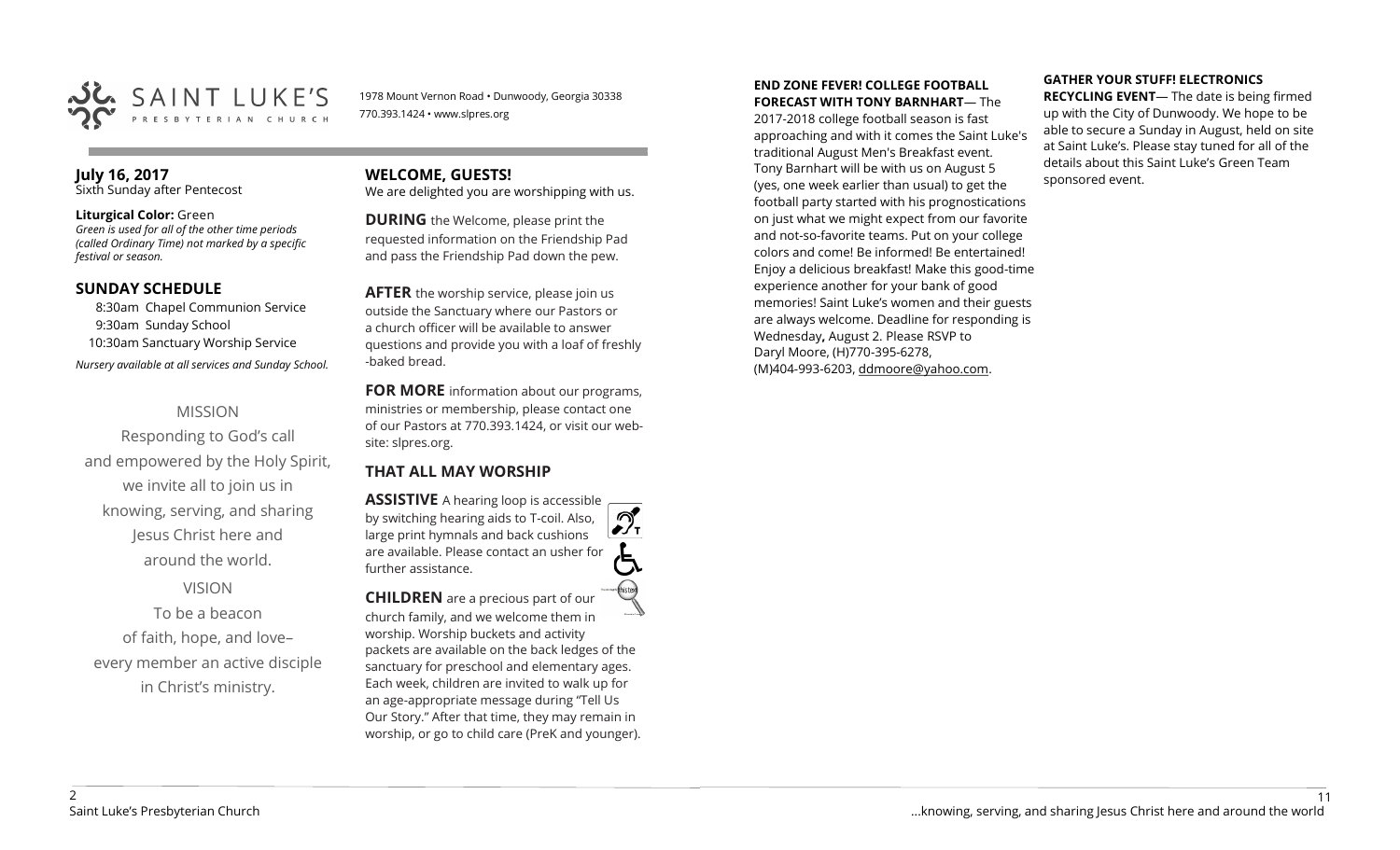## ADULT MINISTRY

**Shannon Dill shannondill@slpres.org / 770.393.1424 ext. 229** 

#### **ADULT SUMMER SUNDAY SCHOOL**

Classes will continue to meet between the worship services, 9:30-10:15am. Descriptions of current groups are available on our website (slpres.org) or http://bit.ly/AdultSundaySchool. Please join us!

 $\_$  ,  $\_$  ,  $\_$  ,  $\_$  ,  $\_$  ,  $\_$  ,  $\_$  ,  $\_$  ,  $\_$  ,  $\_$  ,  $\_$  ,  $\_$  ,  $\_$  ,  $\_$  ,  $\_$  ,  $\_$  ,  $\_$  ,  $\_$  ,  $\_$  ,  $\_$ 

- Seasons of the Spirit (**Room 231/233**) a study of the scripture lessons used in Sunday sermons.
- Soul Food (**Room 234/236)**  Study focuses on a variety of topics to illuminate our faith and understanding of the Christian life in this complicated world.
- Faith Foundations (**Room 232)**  Using the Kerygma study guides, this class explores Scripture, Christian Belief, and our faith with the goal of growing as Christian Disciples.
- FINCH (**Room 203)** Representing parents of children and youth, our studies hope to support and encourage you and your family. *(Does not meet in July)*

#### **FRIDAY MORNING MEN'S BIBLE STUDY**

Fellowship and Bible study every Friday from 6:40-8am in the Parlor with Dan Joyce.

#### **BIBLE STUDY: "WAYFARERS"**

Come join David, Shannon or Phil as this week's preacher leads a study of the scripture for the upcoming Sunday's worship. Meet on Wednesdays at 10am in the church library through June 28. Study will resume on July 26.

## YOUTH MINISTRY

**Phil Brown philbrown@slpres.org / 770.393.1424 ext. 238 Emily Wilmesherr emilywilmesherr@slpres.org/ 770.393.1424 ext. 234** 

#### **YOUTH SUNDAY SCHOOL**

No Youth Sunday School this week

#### **BRAVES GAME AND NEEDTOBREATHE POST CONCERT**

This Sunday, July 16, the Braves play the Diamondbacks at 1:35pm. After the game there is a Needtobreathe concert. We will leave directly following the 10:30am worship service.

 $\_$  ,  $\_$  ,  $\_$  ,  $\_$  ,  $\_$  ,  $\_$  ,  $\_$  ,  $\_$  ,  $\_$  ,  $\_$  ,  $\_$  ,  $\_$  ,  $\_$  ,  $\_$  ,  $\_$  ,  $\_$  ,  $\_$  ,  $\_$  ,  $\_$  ,  $\_$ 

## **In Preparation for Worship**

"The Christian faith is eschatological, always leaning into the future, standing on tiptoes, eager to see what God is bringing to birth among us."

| <b>Gathering Prayer</b>          |                                                                                                           |  |  |  |
|----------------------------------|-----------------------------------------------------------------------------------------------------------|--|--|--|
| <b>Prelude</b>                   | Prelude Johann Sebastian Bach                                                                             |  |  |  |
|                                  | <b>Chiming of the Hour</b>                                                                                |  |  |  |
| <b>Welcome and Announcements</b> |                                                                                                           |  |  |  |
| Call to Worship*                 | Luke 11:2-4                                                                                               |  |  |  |
|                                  | Leader: As we gather today, we dare, as Jesus taught, to call to you,<br>and humble ourselves before you. |  |  |  |
| People:                          | Our Father, who art in heaven, hallowed be your name.                                                     |  |  |  |
|                                  | Leader: As we gather today, we seek your ways, not our own:                                               |  |  |  |
|                                  | People: Your Kingdom come.                                                                                |  |  |  |
|                                  | Leader: As we gather today, we acknowledge our need for you.                                              |  |  |  |
|                                  | People: Give us this day our daily bread.                                                                 |  |  |  |
|                                  | Leader: As we gather today, we confess our shortfalls, and plead for your keeping.                        |  |  |  |
| People:                          | Forgive us our sins, as we ourselves forgive everyone indebted to us.                                     |  |  |  |
| Leader:                          | And do not bring us into the time of trial.                                                               |  |  |  |
|                                  | People: For yours is the Kingdom, the power and the glory, forever. Amen.                                 |  |  |  |
| Hymn #270 $*$                    | O Lord, You Are My God and King JERUSALEM                                                                 |  |  |  |

## **Call to Confession\***

Leader: The Lord be with you. **People: And also with you.** Leader: Let us pray.

 *~William H. Willimon*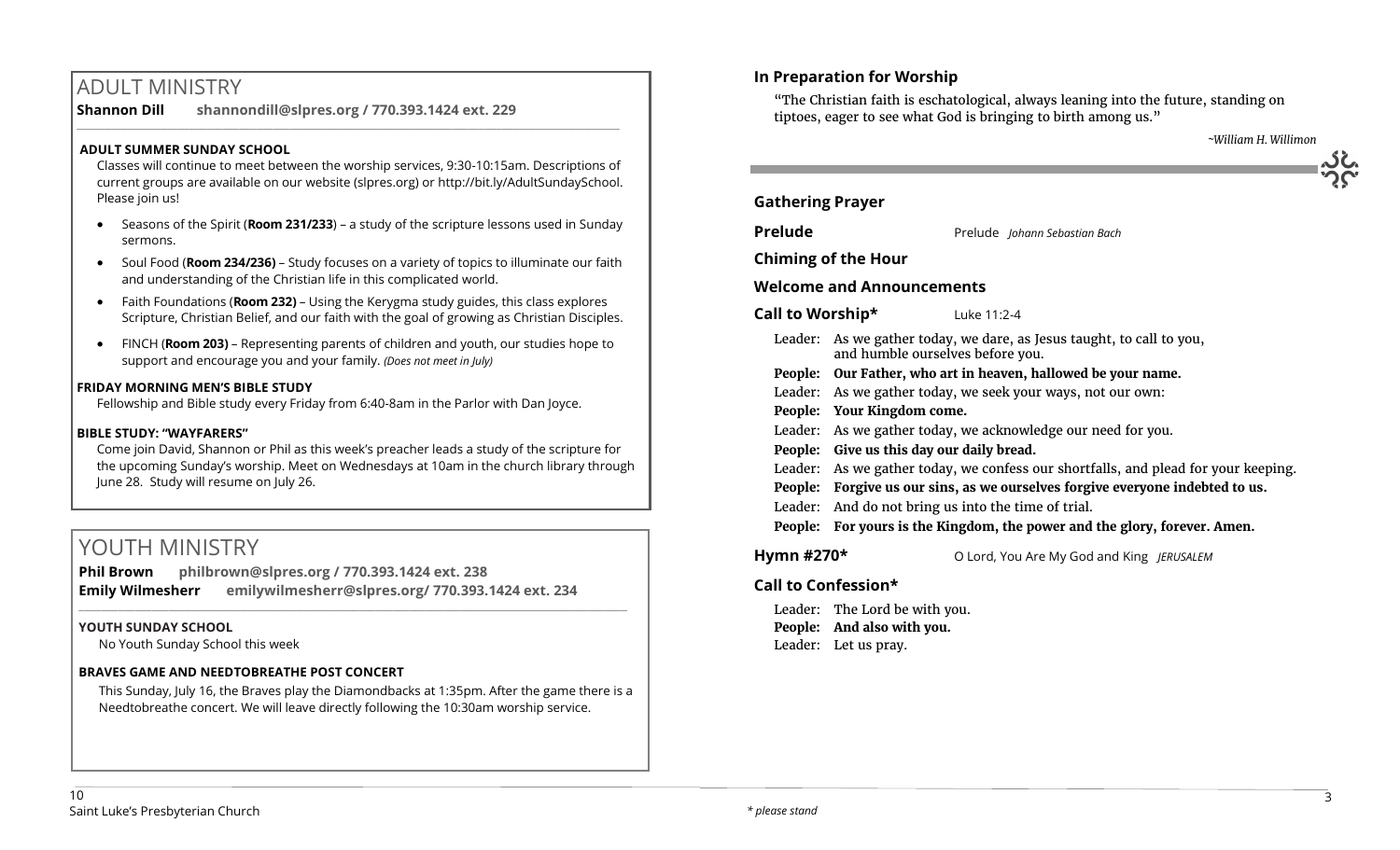#### **Prayer of Confession\***

#### **God of compassion,**

**in Jesus Christ you reveal the light of your glory and the genius of your love. But we turn away,** 

**distracted by our own plans and we lose sight of your vision for the Kingdom. We confess that we often speak and act when we should listen for your leading. We humbly confess that we neglect your call upon our lives.** 

**In your mercy, forgive us.** 

**Grant us wisdom to live in your light and follow in the way of your beloved Son, Jesus Christ. Hear now our silent prayers of confession…** (*Silence is kept for personal confession)* 

Leader: Lord, in Your mercy, **People: Hear our prayer. Amen.**

### **Assurance of Forgiveness\***

#### **Song of Praise\***

**Praise the Lord, praise the Lord, let the earth hear God's voice! Praise the Lord, praise the Lord, let the people rejoice! O come to the Father through Jesus the Son, and give God the glory, great things God has done!** 

### **Passing of the Peace of Christ\***

Leader: May the peace of Christ be with you. **People: And also with you.**

## **Prayer for Illumination Communication Communication Communication Kay Loerch**

**Scripture Lesson** Luke 13:18-21,17:20-21 Kay Loerch *pages 71-72 and 75-76 of the New Testament* 

Leader: The Word of the Lord. **People: Thanks be to God.**

### **Tell Us Our Story Catherine Anne Thomas Catherine Anne Thomas Catherine Anne Thomas**

*Faithful Friends is taking a "summer break" and will resume in September. We invite this age group (K-2 nd) to remain in worship and enjoy the activities in our worship buckets; however, all children are welcome in our child care rooms.*

| <b>Special Music</b> | Two Minuets<br>George Philip Telemann | Colleen Murphy, Violin<br>Ansley Wassell, Cello |
|----------------------|---------------------------------------|-------------------------------------------------|
| Sermon               | "Thy Kingdom Come"                    | Shannon Dill                                    |
| Hymn $#175*$         | Seek Ye First LAFFERTY                |                                                 |

### **WANTED: HEROES FOR OUR CHILDREN**

Some exciting new changes are coming this fall in the learning opportunities we offer our preschool and elementary children. However, they can't make faith and friendship connections without lots of caring adult volunteers. We'll be providing more details in the coming weeks, but we ask that you begin to prayerfully consider how you may be able to help. Our needs will include:

- Sunday morning 3's, PreK and Kindergarten, 9:30am to 10:15am
- Sunday morning  $1^{st}$ ,  $2^{nd}$ , and  $3^{rd}$  grades, 9:30am to 10:15am
- Sunday morning  $4<sup>th</sup>$  and  $5<sup>th</sup>$  grades, 9:30am to 10:15am
- Sunday morning Faithful Friends for Kindergarten and First Grade, during 10:30am worship after Tell Us Our Story
- Sunday morning Welcome Wagon, Infants through 2's, 10:15am to 11:30am
- Feast  $1^{st}$ ,  $2^{nd}$ , and  $3^{rd}$  grades, 6:30pm to 7:15pm
- Feast  $4^{th}$  and  $5^{th}$  grades, 6:30pm to 7:15pm

We will provide all training and materials. We promise to keep it simple and make it fun. We guarantee you'll learn a lot about the Bible. We will work with your schedule and provide back up when needed. We will celebrate when you say yes!

Contact [cathomas@slpres.org](mailto:cathomas@slpres.org) to say "I'm in!", "I'm thinking about it!", or "Tell me more!"

## MUSIC MINISTRY

**Clair Maxwell clairmaxwell@slpres.org / 770.393.1424 ext. 227** 

#### **SUMMER MUSIC**

We are currently scheduling music for our summer worship services while our choirs take the summer off. If you play an instrument, take music lessons, or can't sing with the choirs during the year, this is your chance to share your gifts with the congregation. Music is needed at the 8:30 and 10:30am services through August 20. All instrumentalists and singers are welcome and appreciated! Contact Clair Maxwell if interested.

 $\_$  , and the set of the set of the set of the set of the set of the set of the set of the set of the set of the set of the set of the set of the set of the set of the set of the set of the set of the set of the set of th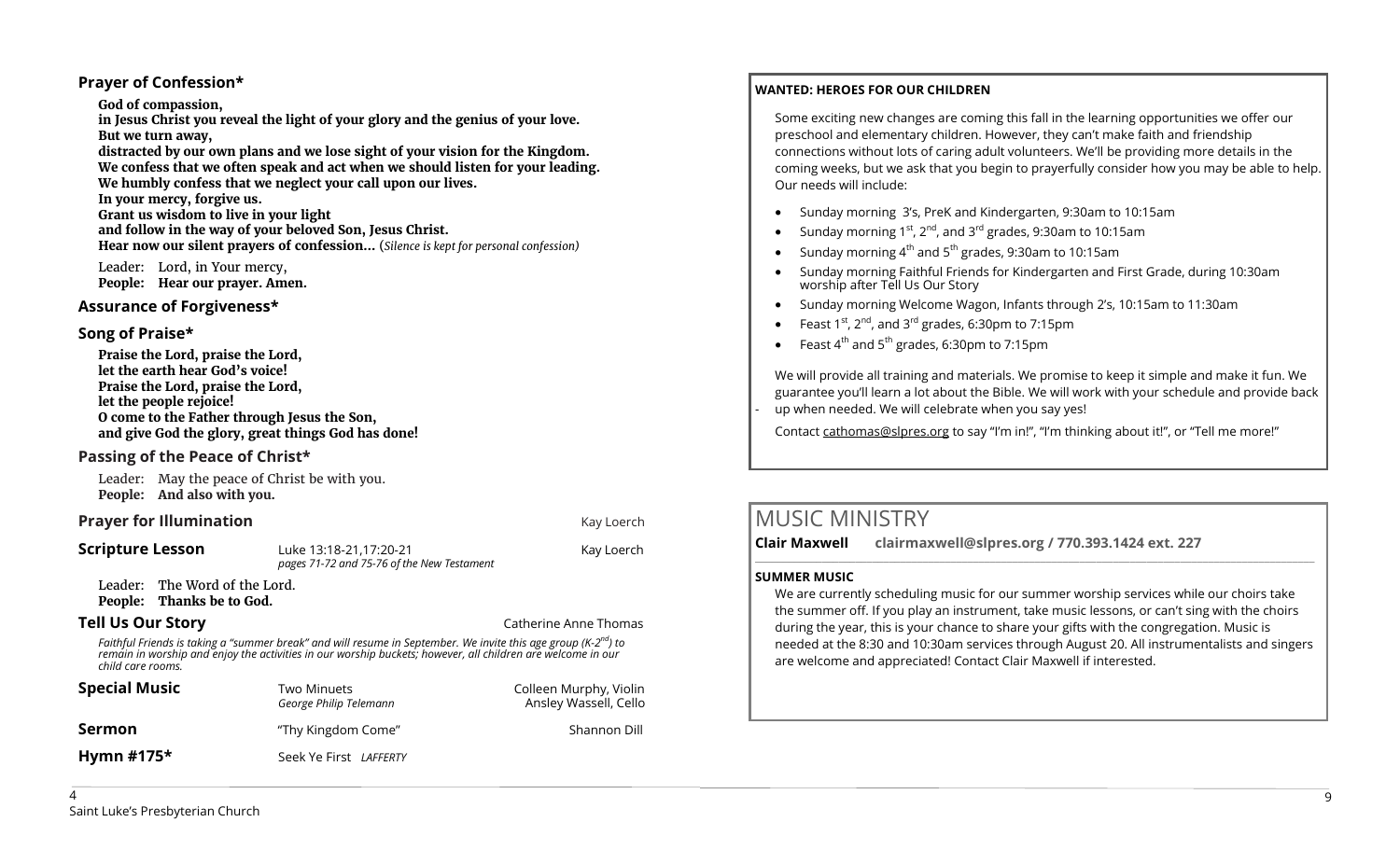## S P L A S H ! CHILDREN'S MINISTRIES

**Catherine Anne Thomas cathomas@slpres.org / 770.393.1424 ext. 228 \_\_\_\_\_\_\_\_\_\_\_\_\_\_\_\_\_\_\_\_\_\_\_\_\_\_\_\_\_\_\_\_\_\_\_\_\_\_\_\_\_\_\_\_\_\_\_\_\_\_\_\_\_\_\_\_\_\_\_\_\_\_\_\_\_\_\_\_\_\_\_\_\_\_\_\_\_\_\_\_\_\_\_\_\_\_\_\_\_\_\_\_\_\_\_\_\_\_\_\_\_\_\_\_\_\_\_** 

#### **UPCOMING EVENTS:**

**Sunday, July 30** – Join us for breakfast (kids and youth) and lunch (everybody) as we celebrate the ministry of Emily Wilmesherr!

**Friday, August 4** – Elementary kids and their families are invited to "Gear Up For School" with a fun night of family games. Great Hall, 7pm to 8:30pm.

**Sunday, August 6** – Blessing of the Backpacks at both 8:30am and 10:30am worship. Bring your school backpack for a special blessing. We'll also collect extra school supplies for the Community Assistance Center, (CAC) or you can donate in advance via their web link: https://tinyurl.com/CAC-Tools-for-Schools.

**Sunday, August 27** – Annual Pancake Kickoff, Children's Wax Museum (details below), and the unveiling of our incredible Bible Timeline installation! Breakfast begins in the Great Hall at 9am and continues until 10:15am.

**Sunday, September 3** – Movie Morning! Children in PreK and Kindergarten will enjoy "Mischief Sunday" in Room 121; kids in Grades 1 – 5 will love "Clive and Ian's Wonder Blimp of Knowledge"!

**Sunday, September 10** – First morning of Sunday School fun for children, 9:30am to 10:15am Get ready for some fun changes!

**Wednesday, September 20** – First Night of Feast! Children's Choirs begin rehearsals, delicious family dinners are back, and engaging new classes debut for all ages!

#### **CHILDREN'S WAX MUSEUM: BIBLE TIMELINE EDITION!**

This year our ever-popular Children's Wax Museum will serve as the "entry exhibit" to the brand-new Saint Luke's Bible Timeline! Each child who participates will give a "sneak peek" of a real person who was an important part of God's great story in the Old Testament. It's easy to participate: just sign up for a part in the main lobby, go home and learn a few key facts about what that person did to help God, then come on August 27 ready to "say your piece"! It can be one sentence or it can be three…just a brief "blurb" is fine. You'll say it to each group that stops to see you, so don't make it too long! A selection of costumes will be provided if you need one - you'll get an email about that once you have signed up. Questions? Email [cathomas@slpres.org.](mailto:cathomas@slpres.org)

Affirmation of Faith<sup>\*</sup> An excerpt from A Brief Statement of Faith

**In life and death we belong to God. Through the grace of our Lord Jesus Christ, the love of God, and the communion of the Holy Spirit, we trust in the one triune God, the Holy One of Israel, whom alone we worship and serve. We trust in Jesus Christ, fully human, fully God. Jesus proclaimed the reign of God: preaching good news to the poor and release to the captives, teaching by word and deed and blessing the children, healing the sick and binding up the brokenhearted, eating with outcasts, forgiving sinners, and calling all to repent and believe the gospel. We trust in God the Holy Spirit, everywhere the giver and renewer of life. The Spirit justifies us by grace through faith, sets us free to accept ourselves and to love God and neighbor, and binds us together with all believers in the one body of Christ, the church. In a broken and fearful world the Spirit gives us courage to pray without ceasing, to witness among all peoples to Christ as Lord and Savior, to unmask idolatries in church and culture, to hear the voices of peoples long silenced, and to work with others for justice, freedom, and peace. In gratitude to God, empowered by the Spirit, we strive to serve Christ in our daily tasks and to live holy and joyful lives, even as we watch for God's new heaven and new earth, praying, "Come, Lord Jesus!" Glory be to the Father, and to the Son, and to the Holy Spirit. Amen.**